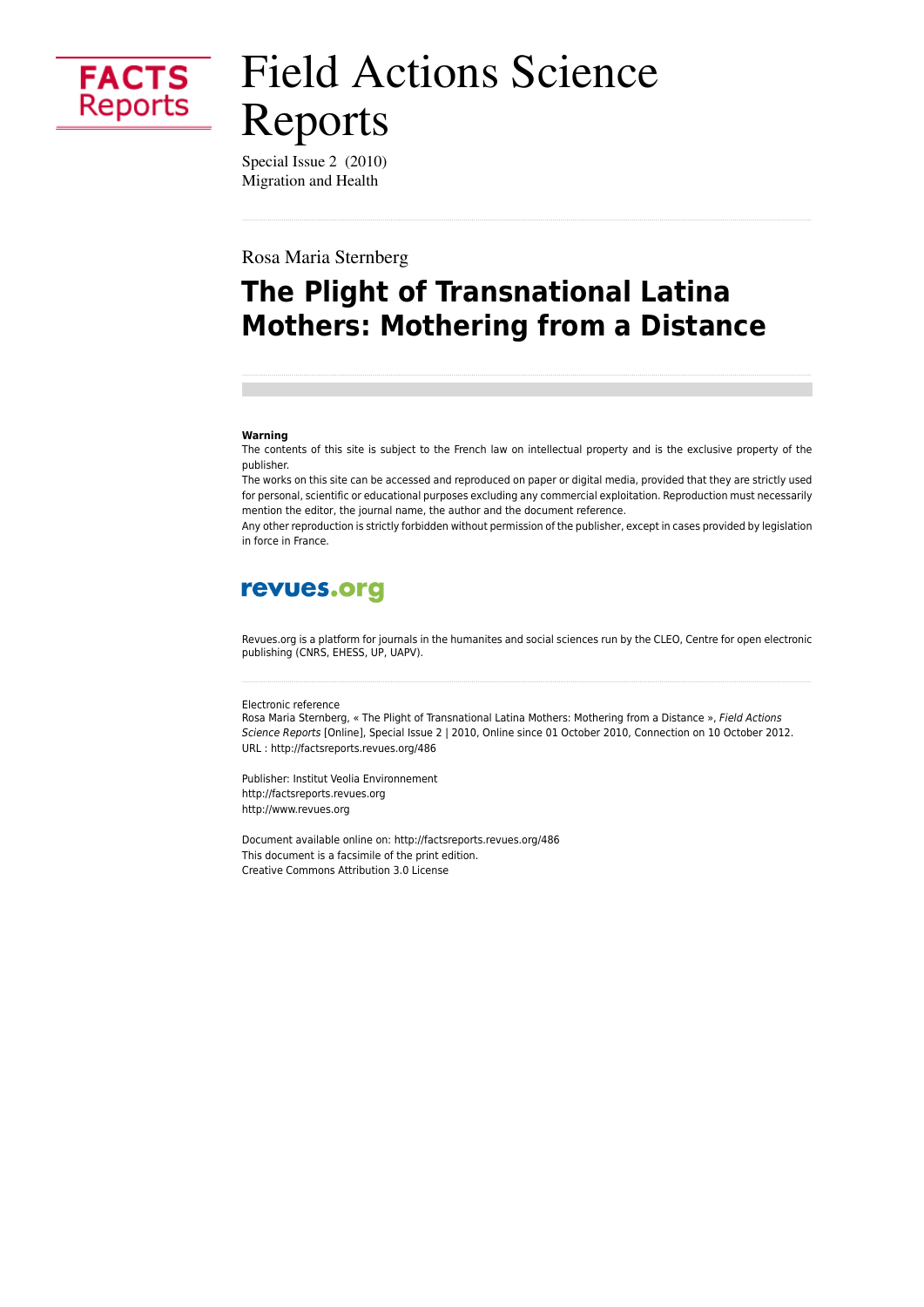

### The Plight of Transnational Latina Mothers: Mothering from a Distance

#### **R. M. Sternberg**

Family Health Care Nursing, University of California, San Francisco

Abstract. Economic globalization, trade agreements, and revolutionary changes in transportation and communication have fueled a steady increase in international migration. Foreign-born Latinas, driven by a strong desire to escape poverty and to improve life for their children, face difficult decisions as transnational mothers. These women emigrate from their countries of origin, leaving their children behind with relatives. After overcoming the hardships and dangers involved in a clandestine crossing of the U.S.-Mexico border, they continue to suffer the pain of separation from their children and to hope for eventual family reunification. This study focuses on the experiences of eight Latina transnational mothers and calls for reflection and solidarity by nurses and other health care professionals in order to influence the dynamics of social, economic, and political actions to relieve social suffering.

Keywords. Transnationalism, motherhood, family separation, Mexico, U.S.-Mexico border.

#### 1 Introduction

Lupita, a young undocumented woman migrant from Mexico, became visibly anxious when the nurse asked her if she had children. "I have three little girls," she said, "but only one is here." Fighting back tears, Lupita told the nurse that poverty and despair had forced her to migrate from Mexico to the United States. Leaving her two youngest daughters behind, she and her 10-year-old daughter made the difficult border crossing. Though Lupita's life is filled with hardship, she hopes eventually to reunite with the daughters she left in Mexico. She wonders whether that day will come and, if it does, whether her daughters will know her.

Lupita personifies the modern phenomenon of transnational motherhood: women migrating to other countries and mothering from afar. Latinas often migrate to escape poverty, sociopolitical persecution, environmental degradation, and other difficult situations (Forbes Martin 2003). For them, migration is a survival strategy; as transnational mothers, they can use wages earned abroad to support their children and extended family back home (Schmalzbauer 2004). Yet the separation from their children is "grueling, and hovers like a specter over their daily lives" (McGuire and Martin 2007, 185).

Latinas who become transnational mothers are responding to the global economic and social changes that shape international migration. As the main wage earners for themselves and their families, they are driven to migrate from developing to developed countries in search of a living wage (Castles 1999; Forbes Martin 2003). They are motivated by economic opportunities that will help them overcome poverty and reunite with their families. They confront daunting challenges in pursuit of these goals: living in fear of deportation and experiencing feelings of guilt, loneliness, loss, and despair as a result of leaving their families and children behind (McGuire and Georges 2003).

#### 2 Study Design

Hermeneutic phenomenology, as described by van Manen (1990), was selected as the philosophical approach for the study because of its focus on the awareness of diversity in human experiences and the variety of ontologies underlying those experiences.

To be included in the study, a participant had to be Latina, 18 years of age or older, and have immigrated without her children. Recruitment of participants used snowball sampling and connections within the community. With the approval of an institutional review board, each participant's verbal consent was secured at the time of interview to promote a sense of comfort and trust in case, especially important for interactions with undocumented migrants. All participants were assigned fictitious names to protect their identity.

The study's participants included eight Latina mothers, aged 21 to 39, who emigrated from El Salvador, Guatemala, Honduras, or Mexico. All spoke Spanish as their native language, and all were monolingual. Their formal education ranged from 3 to 11 years. Although all had children living in their native country, others had given birth to children in the United States. The participants' children ranged in age from 2 months to 24 years; one participant had grandchildren. All of the participants reported having lived in poverty in their native country and had entered the United States by walking across the U.S.-Mexico border.

I collected data by listening to the participants' narratives. The interviews were conducted in Spanish, and the taped narratives

*Correspondence to:* Rosa Maria Sternberg (rosamaria.sternberg@nursing.ucsf.edu)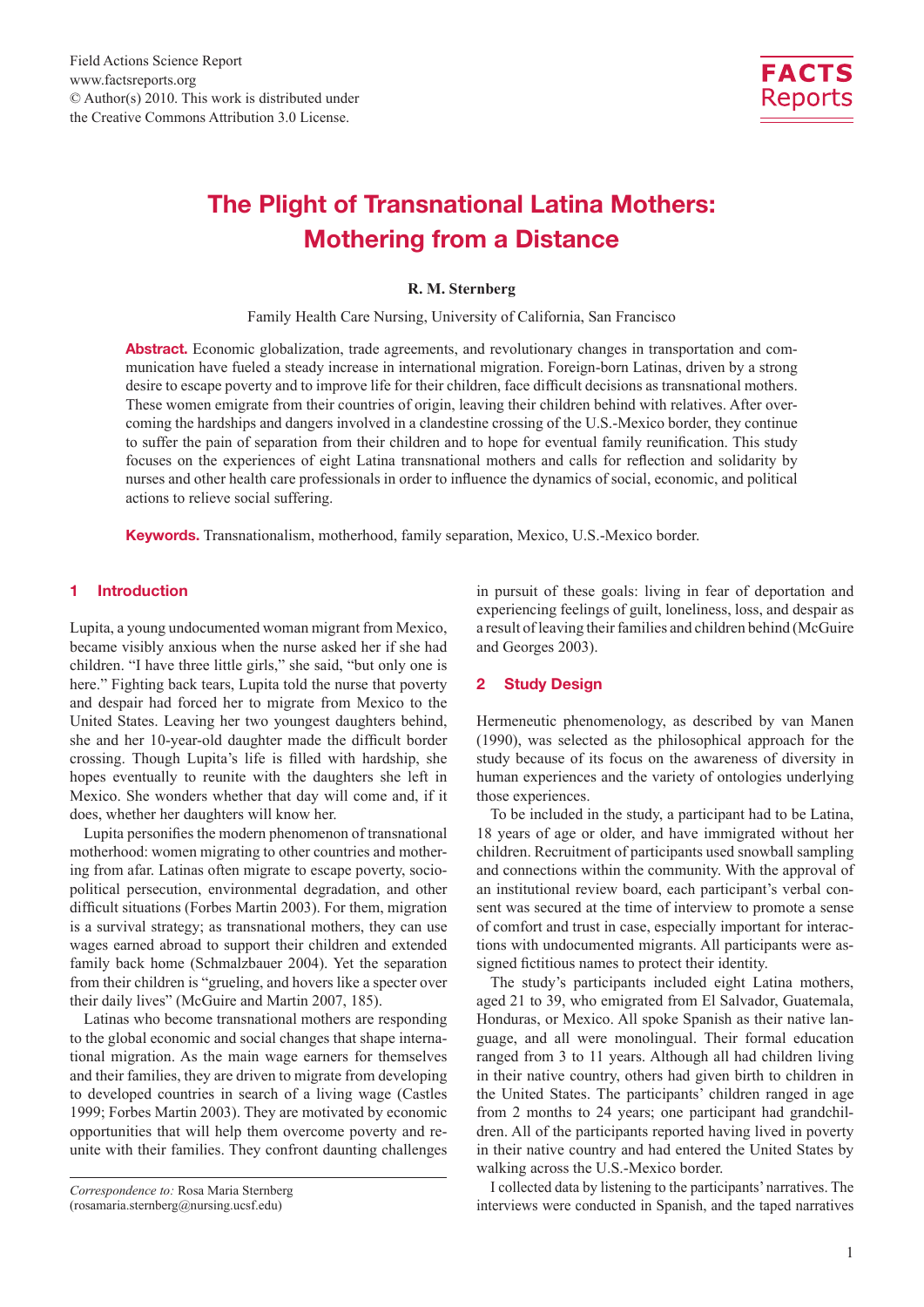were then translated into English as they were transcribed. Thematic analysis was accomplished by highlighting text and identifying emerging themes.

#### 3 Findings

Seven key themes emerged in the interviews with the eight Latina transnational mothers:

#### 3.1 Extreme Poverty

The eight participants all reported having lived in extreme poverty in their respective countries of origin, where they could not meet basic human needs for food, potable water, sanitation, clothing, shelter, or health care. Their home communities also lacked opportunities for gainful employment and were often subject to threats of violence. Consuelo noted that after her husband stopped sending her money she simply did not have the resources to support herself and her four children. Rosario left Mexico without her baby because she could not feed her. Margarita left home because of the difficult conditions her family endured; they had no electricity and had to transport water from a nearby river by donkey. And Beatriz was driven to leave El Salvador without her children because, had she stayed, the entire family would have starved.

Several of the participants commented on the lack of health care at home. Ana's 25-year-old sister in Guatemala had recently died of a treatable chronic illness, and Consuelo described how her 5-year-old severely developmentally disabled granddaughter in Mexico lacks access to basic health care.

Five of the eight women reported living in extreme poverty as children. They recalled dropping out of school at an early age to help support their families. By age 7, Beatriz was selling peanuts and candy alongside her sister and mother. Each participant stated that poverty was their primary reason for becoming a transnational mother. Three participants reported that they emigrated to escape life-threatening personal relationships.

Five participants experienced violent personal assault in their country of origin. Dolores and Patricia reported patterns of severe physical abuse as children. Consuelo, Dolores, Margarita, and Maria disclosed personal histories rife with spousal physical abuse. Margarita's five brothers were murdered in Mexico. Patricia and Margarita insinuated that their husbands were murdered because of involvement in Honduran and Mexican gangs, respectively. In Dolores's words, "We are very poor and we have nothing.… I came here because it is the only way."

#### 3.2 Having Hope

Hope was a common thread in the participants' narratives. As transnational mothers, they believe they can improve their children's standard of living. All of the women expressed the hope that the sacrifice they made in leaving their country and their children and coming to work in the United States will provide their children with a better life than theirs. As Patricia declared, "We believe that this is the country of opportunities, and we come here … so that we don't remain the same."

The participants said that hope was the catalyst that prompted them to become transnational mothers. Beatriz related how she and her husband decided that they could provide a better life for their children by leaving them with grandparents and coming to the United States. Once settled, they hoped to bring their children north to join them. Unlike the other participants, Dolores and Rosario doubted that their children would ever join them in the United States. Ana, Beatriz, Consuelo, and Margarita hold out hope that changes in U.S. immigration policies will allow their children to be reunited with them. In Ana's words, "I would like people to know how incredibly difficult it is for us to leave our children. We do it so they can have opportunities and hope for a better life."

#### 3.3 Walking Away from Extreme Poverty

Consuelo observed that "poverty makes us walk to this country.… There is no choice when there is so much need.… Being poor makes us look in this direction … makes us be strong and keep walking." Walking away from poverty, the mothers explained, is a process; it begins by identifying a relative or friend already in the United States. Next one needs to secure funds to pay a coyote, a people smuggler, to guide her across the border. Throughout this process, would-be immigrants must continually negotiate with relatives, neighbors, and trusted friends to ensure basic care and supervision for their children.

Although five participants came to the United States with spouses or other family members, Ana, Consuelo, and Dolores made the journey on their own. When describing their leave taking of their home country without their children, they used adjectives such as "difficult," "distressing," "heartbreaking," and "agonizing." Beatriz remembered the voice of her daughter begging her to stay and the image of her son waving goodbye. Margarita recalled the devastating realization that she could only bring one of her four children. Consuelo could only afford to bring two of her children, leaving her 14-yearold daughter and 10-year-old son, the youngest, to fend for themselves. After the father of Maria's children threatened her life, she decided to leave her three children, including her 6-month-old son, with her mother. "I left without saying goodbye to them," said Maria. "I didn't have the courage."

Ana, Consuelo, and Dolores emigrated out of financial desperation. Dolores left her four children with her mother in conditions of extreme poverty. Ana still dreams of the infant she left in Mexico; he is now 11 years old. And Maria noted, "I knew that it was going to be hard and I was going to suffer. I knew that it was not going to be easy to bring them here to join me. You know it's not going to happen soon. You know when you make that decision [to migrate without your children] that you will suffer."

#### 3.4 The Trip to and across the Border

After reaching the agonizing decision to leave their family, the participants reported, they embarked on a trial of hardship, undertaking journeys to the border that lasted between 9 and 25 days. All eight women recounted experiencing thirst and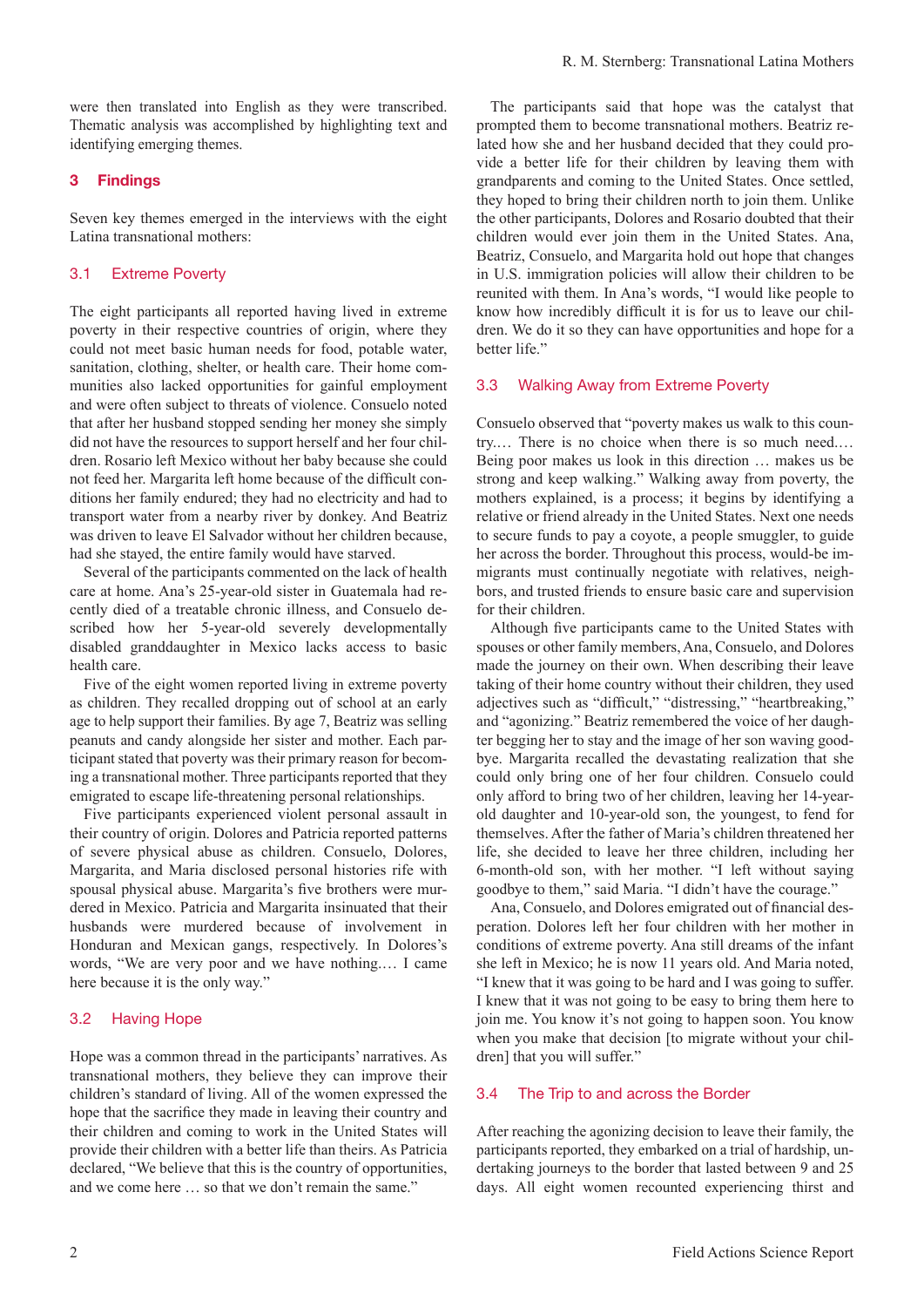hunger on the trek through the desert, climbing mountains, enduring the smuggler's harsh treatment, weathering the inhospitable environment, and all the while fearing apprehension.

Ana, Beatriz, Consuelo, Margarita, and Patricia all suffered such dehydration that they resorted to drinking sandy, stagnant water along the way. Most participants reported walking all day and all night, without food. Margarita described a particular hardship: "I was breastfeeding him [her 2-month-old son] … but we didn't have food or water, so I was always on the verge of fainting." Beatriz and Consuelo described their panicked encounters with snakes and scorpions.

All of the participants reported paying their coyotes a substantial sum to be smuggled into the United States. Maria's smuggler charged her \$7,000 for the crossing; she was able to pay him \$3,000 after her mother managed to get a loan in Mexico, and she paid off the balance after she found work in the United States cleaning houses. Beatriz described how she injured her foot early in her crossing. She was unable to keep pace with the others in the group, and her coyote threatened to leave her behind. The three women participants who had been apprehended en route described how grateful they were for the water and food they received from the U.S. Border Patrol agents.

But the crossing held even more dangers than those described above. Beatriz, Patricia, and Rosario reported how women border crossers risk physical abuse, especially rape. Beatriz and Margarita described acts of brutality on the crossing. Margarita witnessed an execution of a man along the route, and Rosario is still haunted by the screams she heard of another man being tortured. Dolores, who traveled across Mexico in a freight train with her brother, described how their apprehension at the border put a merciful end to the rough treatment, sexual abuse, and other unbearable conditions they had endured.

Despite her experiences on her first border crossing, Consuelo returned to Mexico 11 months later and then reentered the United States, this time with all of her children. "We take those risks to give our children a better future," said Patricia. Although all of the participants knew that the trip north would be difficult and dangerous, they still believed that migration to the United States, even though illegal, was the only way to provide their children with the chance for a better life. In Beatriz's words, "When I was injured and in pain, crying, my friend would say, 'Beatriz, don't cry, think of your children; you are fighting for your children.' So every time I looked up those mountains, I thought, 'MY CHILDREN! MY CHILDREN!'"

#### 3.5 Mothering from Afar

The participants in this study reported that they had been separated from their children for between 1 and 13 years. Each claimed that this was the most difficult aspect of life as a transnational mother. Maintaining regular contact with their children and other family members in the home country eases the sadness the women feel during their separation. The participants reported using cell phones and calling cards to speak with their children on a regular basis. Ana, Beatriz, and Margarita readily showed photographs of their children. The

participants' effort to maintain contact with their children also eased the parenting burden on the relatives or friends charged with their care. The participants strived to recontextualize their motherhood by taking every opportunity to communicate their love and devotion to their children. Modern technology has enabled these women to participate in such everyday occurrences as behavioral issues, homework, family events, financial needs, family crises, and mutual hopes for the future.

Through steady connections with their children, these transnational mothers have asserted their motherhood from afar. Ana is proud that her 11-year-old son still calls her *mamá*. Patricia noted that she can still express her unwavering support and commitment to her daughter, even if only by telephone. In daily contact with her three children in El Salvador, Beatriz reinforces why she left them behind, and she is very proud that her children can attend a good school thanks to her efforts. The participants who left infants or toddlers behind worry that their children will not view them as "mother." Margarita is concerned that her children will not remember her, and Rosario fears that her daughter will reject her because she left her behind.

The transnational Latina mothers were also troubled by their families' lack of resources and the surging violence in their home countries. Ana, Consuelo, and Patricia expressed concern about educational and health care options in Guatemala, Mexico, and Honduras, respectively. Ana, Dolores, Margarita, and Maria fear that their sons will be drawn into their countries' rapidly expanding gang culture. Six participants expressed a continual fear of deportation by U.S. immigration authorities, a fear that negates their ability to meet new people and integrate into the community. According to Patricia, "We try to be invisible." Dolores, Margarita, Patricia, and Rosario articulated how being "illegal" often places them in situations where they experience exclusion, discrimination, and humiliation.

Each transnational mother indicated that her main objective in migrating was to secure employment so she could provide money to her family back home. Consuelo reported that she was at work harvesting pumpkins within an hour of arriving in Virginia. Dolores found work in a restaurant and was able to send a portion of her earnings to her mother and children in Mexico. All of the participants described the delicate balancing act of supporting themselves and family members back home. Beatriz explained that, though she and her husband both work, the \$800 they send to family in El Salvador each month leaves them little cash for themselves. Margarita confessed that when she treats her children to dinner at a restaurant, she cannot afford to buy a meal for herself and must be content just to watch them eat. Maria reported that she often borrows money to send to her children in El Salvador.

Beatriz, Margarita, Maria, and Rosario reported that they work two or three jobs to support themselves and their family members in the home community. Ana also reported trying to help the less fortunate in southern Florida and Guatemala. The women agreed that it is their ability to provide for their children and family that anchors them in the United States and mitigates the pain of separation to some degree. In Beatriz's words, "I can go back any time … but I know that if I go back, no one eats."